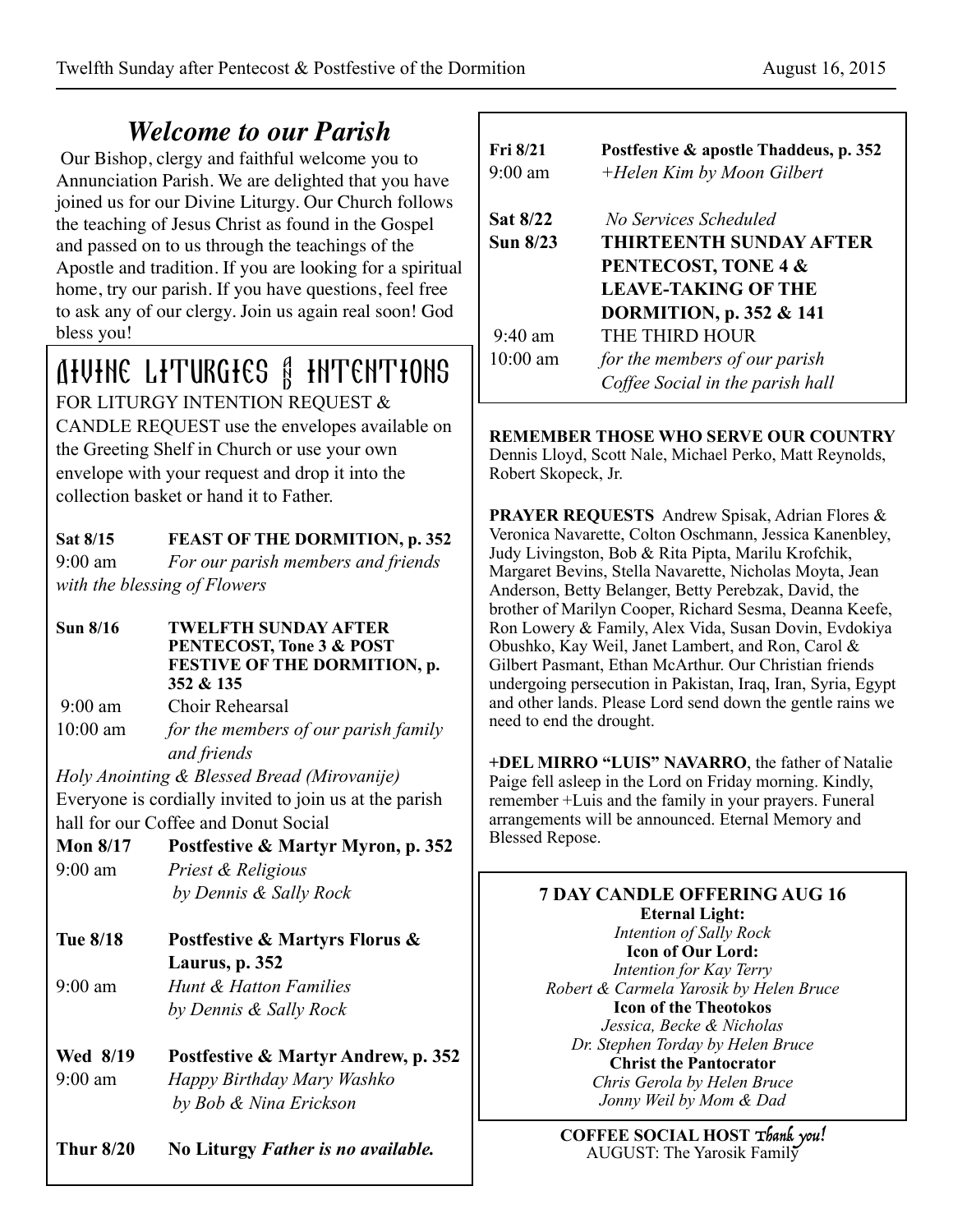## **PILGRIMAGE PHOTO-UNIONTOWN, PA**

 For those from our Byzantine Catholic Eparchy of Phoenix who will be attending the Pilgrimage to Our Lady of Perpetual Help in Uniontown, PA, you are asked to gather for our annual Pilgrimage Photo at the Shrine Altar (directly across from the House of Prayer). Please plan to gather at 1:30pm in order to have the photo taken promptly at 1:45pm (directly after the Moleben that is being celebrated at the Shrine altar).

 Our Eparchy is responsible for the Children and Teen Pilgrimage Program that begins at 2pm at the Children's Tent and the Prayer Garden.

**GIFT SHOP** Open after the Sunday Liturgy. See Sue Petyo for more information.

# **Parish Calendar**

**& Upcoming Events 8/22 Saturday —Homeschoolers dance in parish hall.**

- **8/29 Saturday Simple Holy for the Beheading of St. John the Baptist.** Divine Liturgy………………………9:00 am
- **9/5 & 6 81ST ANNUAL PILGRIMAGE in honor of Our Lady of Perpetual Help & Labor Day Weekend** at Mount Saint Macrina in Uniontown, Pennsylvania. Flyers are available on at the Greeting Shelf. **[www.sistersofstbasil.org](http://www.sistersofstbasil.org)**

**Birth of the Theotokos-Solemn Holy Day & Labor Day 9/7 Monday Vesper/Liturgy……………..7:30 pm 9/8 Tuesday Divine Liturgy………………9:00 am**

**Exaltation of the Holy Cross-Solemn Holy Day** 9/14 Monday Vesper/Liturgy…………….9:00 am Divine Liturgy…………….7:30 pm

**9/26 Saturday CRAFT FARE—** 9:00 am to 4:00pm. Local crafters and artist, food sale, jams, baked goods, raffle, balloon animals, books sale. Open to the Public—Church tours 11am till 2pm. Contact: Nicole at 714-906-9630

#### [anaheimcraftfair@gmail.com](mailto:anaheimcraftfair@gmail.com)

on Facebook--**[https://www.facebook.com/events/](https://www.facebook.com/events/1447310392255096/) 1447310392255096/**

**9/27 Sunday AFTER CRAFT SHOW** bake sale and food sale after the Divine Liturgy. **50/50 RAFFLE DRAWING** *after the Liturgy*

**Protection of the Theotokos-Solemn Holy Day**  $9/30 \, \text{W}$   $\bar{1}$  pm s  $\bar{1}$  pm  $\bar{1}$ 

**10/4 Sunday Medical Insurance Collection**

## **READER/CHOIR REHEARSAL SCHEDULE**

TODAY 8/16 *REHEARSAL* 9:00 - 9:45 am Steve Kopko 1 Corinthians 15:1-11 8/23 3rd *Hour* 9:40 am Jon Weil 1 Corinthians 16:13-24

**50/50 Raffle** starts TODAY and runs through Sunday, September 27, 2015. Each ticket is \$5 or 5 tickets for \$20; you need not be present when winner is announced. See Anne Voytilla in the Parish Hall.

#### **TITHING AND ATTENDANCE REPORT August 9**

Attendance: Sun: 10:00 am 135 Souls Adult Tithes : \$4,208.05 Youth Tithes: \$5.80 Candles: \$10.00 Principle Reduction: \$225.00 t-mobile: \$2,300.00 Coffee Social: \$50.00

#### **MORTGAGE UPDATE:**

In two years we reduced the mortgage by **\$147,393. Beginning Balance: \$1,346,903** *New Balance: \$1,199,510*

Thank you for your support and love for our Parish.

**THANK YOU FROM** Msgr. George Vida and Mary Washko for the surprise birthday celebration in the parish hall last Sunday. For Fr. George since his birthday in on the 24th. We love him.Thank you for the great Cake.